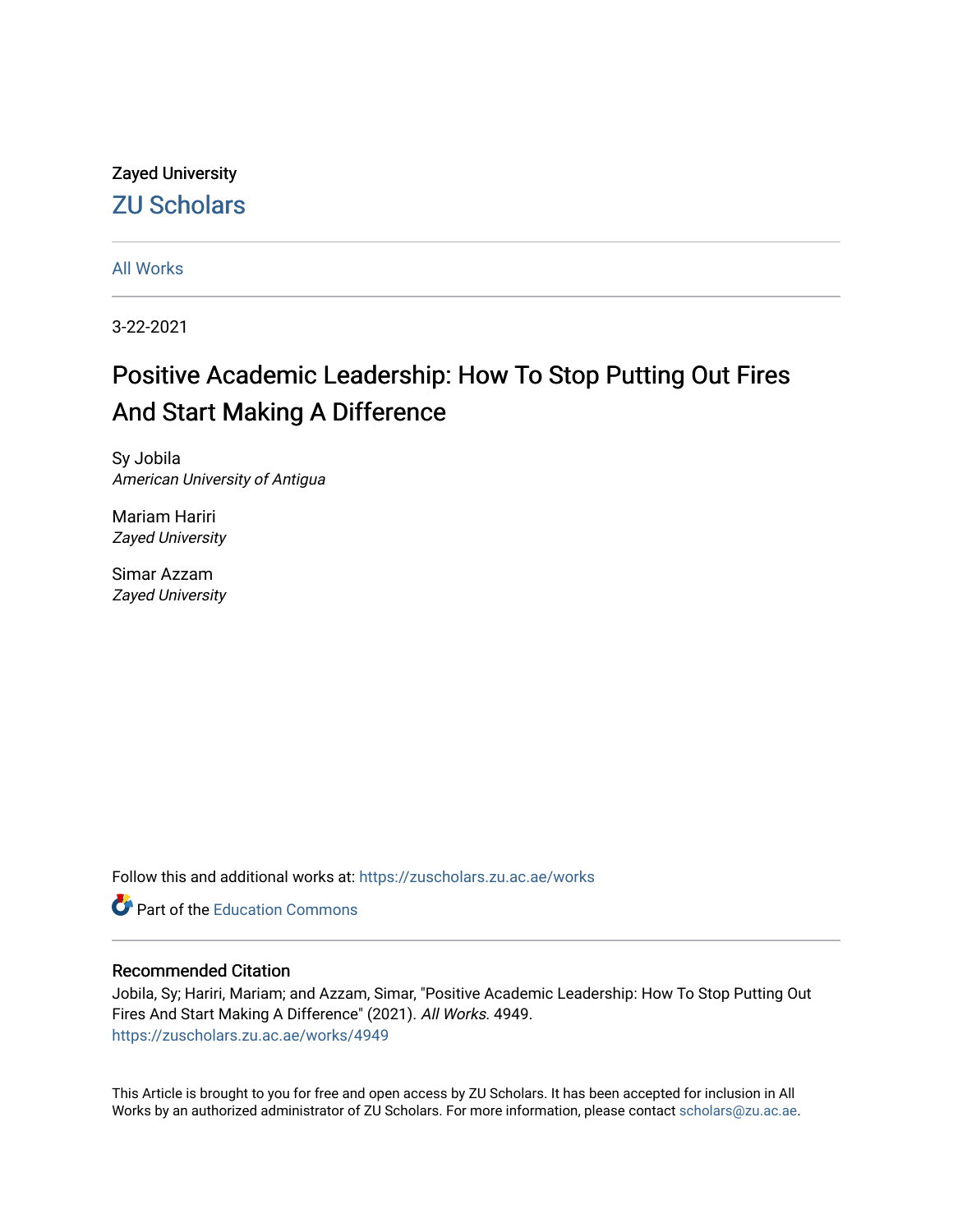## Book review

## Positive Academic Leadership: How to Stop Putting Out Fires and Start Making a Difference

by Buller *J.L.* John Wiley & Sons San Francisco, USA 2013 288 p. (Hardcover) ISBN-13: 978-1118531921 Review DOI [10.1108/LTHE-03-2021-055](http://dx.doi.org/10.1108/LTHE-03-2021-055)

Buller'[s \(2013\)](#page-4-0) book Positive Academic Leadership: How to Stop Putting Out Fires and Start Making a Difference caters for both aspiring and experienced leaders in higher education. It gives new insights and practical strategies to help them interpret their roles differently and foster a more constructive and positive leadership style. This is based on Buller's personal leadership experience, recent scholarly research and a wide range of resources. Throughout his book, Buller provides readers with a set of scenarios, case studies, exercises and thought experiments to help put theory into practice, as well as prompt administrators to identify their core values and reflect on their own practices.

### **Overview**

In his book, Buller highlights the fact that leadership in higher education requires different strategies than that in corporations or schools. This is because shared governance and collegiality play a much more important role in higher education, where hierarchy is more fluid due to the frequency with which administrators rise from and return to faculty positions.

According to Buller, positive academic leadership is not only about thinking positively and having a good attitude. It is about focusing on the strengths and successes of the department and on the capabilities of its individuals to develop what is already working well, rather than focusing strictly on weaknesses and solving problems. Despite the significant challenges in higher education, positive academic leaders base their practices on hope, joy, resilience, commitment to service and appreciative inquiry. All of which lead to positive change to bring about greater benefits in the long run. This requires creating a



Learning and Teaching in Higher Education: Gulf Perspectives Vol. 17 No. 1, 2021 pp. 72-75 Emerald Publishing Limited 2077-5504

## LTHE 17,1

72

<sup>©</sup> Jobila Sy, Mariam Hariri and Simar Azzam. Published in Learning and Teaching in Higher Education: Gulf Perspectives. Published by Emerald Publishing Limited. This article is published under the Creative Commons Attribution (CC BY 4.0) licence. Anyone may reproduce, distribute, translate and create derivative works of this article (for both commercial and non-commercial purposes), subject to full attribution to the original publication and authors. The full terms of this licence may be seen at http://creativecommons.org/licences/by/4.0/legalcode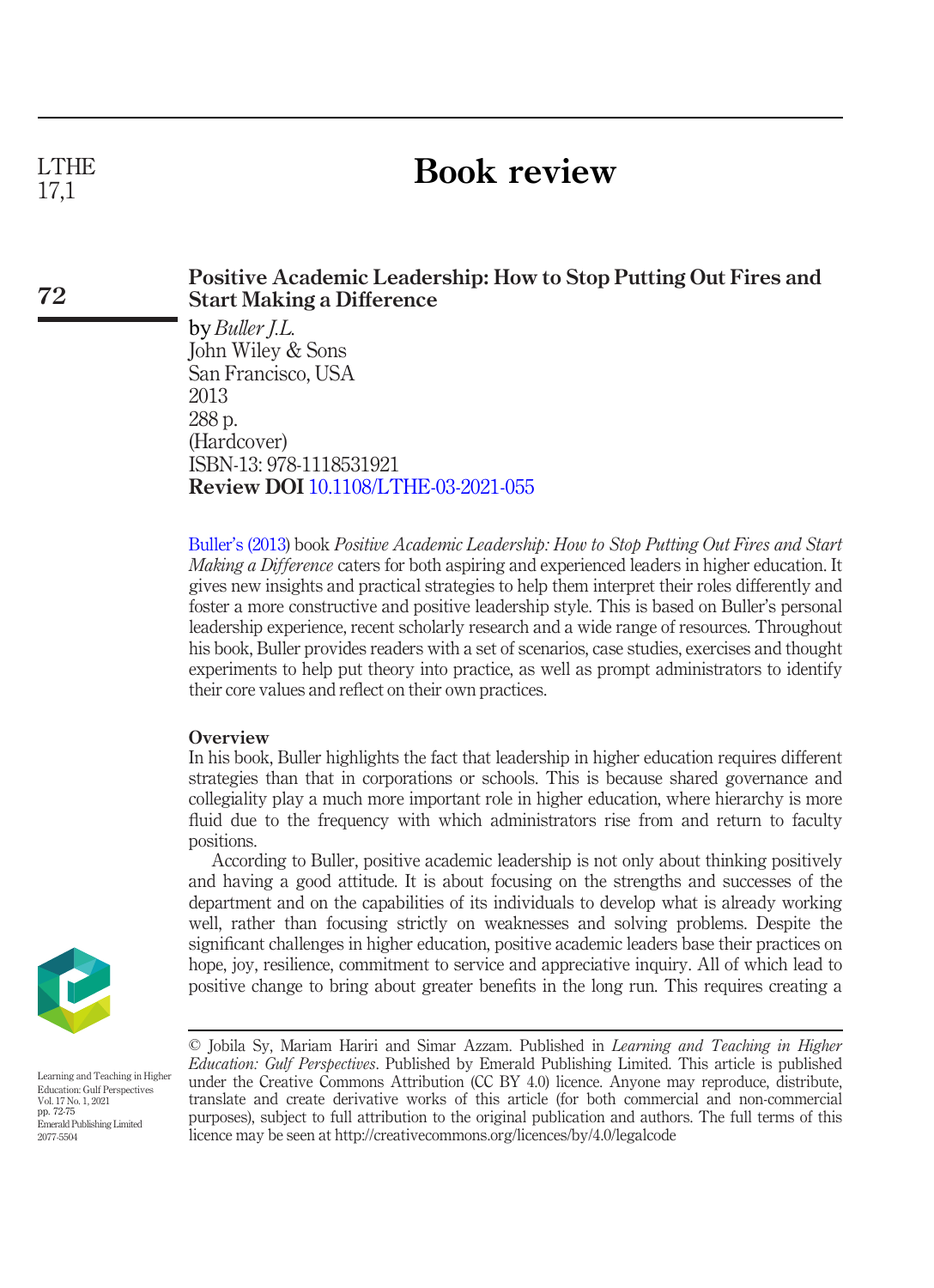positive academic environment for all stakeholders through positive language, positive perspective and positive strategies, which in turn increases productivity.

Positive academic leaders use positive language when talking about themselves and in their day-to-day interactions with others. Such interactions lead to positive changes in attitude and reactions to situations, and they increase morale, retention and productivity among employees. Positive academic leaders approach setbacks with a positive perspective as lessons or opportunities to learn. They derive positive outcomes from negative or challenging situations. In addition, they slow reaction time to examine each challenge and the consequences of a response or decision from multiple perspectives. Positive academic leaders implement positive strategies that respond to the needs and desires of their team by maximizing their teams' capability and capacity, inspiring them to find innovative ways of achieving their goals and contributing to the future success of their unit.

Buller also suggests that academic leaders act as coaches, counselors and conductors to help individuals develop a more positive approach toward their role in higher education. This includes motivating their team to achieve ambitious goals through empowerment, constructive criticism, offering them what they need and getting them to work together harmoniously as a complex orchestra or ecosystem. Moreover, he indicates that a positive approach for higher education as a whole is to lead upward and laterally. This means that academic leaders should perceive their roles as part of the larger system and advocate for the needs of everyone who works at the institution rather than only being concerned with their unit. Such an approach would contribute to institutional productivity and growth.

Negative academic leaders in the USA assume that American higher education is in crisis. They claim that it is deeply flawed and that its quality and standards continue to decline, causing a drastic decrease in student interest and enrollment. To contradict this, Buller presented evidence that more students are enrolled in American universities than ever before. He explains that the positive approaches in leading departments, colleges or universities could be also implemented in higher education by focusing on what is working well rather than identifying problems but without neglecting those problems. He also suggests that positive academic leaders can reform and improve higher education by putting claims of crisis and failure into context. This requires one to be candid about the challenges in higher education rather than viewing them as a crisis, adopt a systems approach and play to their strengths rather than fixating on their weaknesses.

#### Critique

Buller thoughtfully designed this book to be a toolbox of resources for his readers, packed with a plethora of examples and practical strategies. Sometimes with so many resources, it is hard to organize your toolbox; however, broad themes that start with self and institution then move to the larger community/society allow the reader to focus on his/her area of greatest need. The journey begins with a narrow application of positive academic leadership introspectively "Approaches for Yourself," then continues to demonstrate its impact externally to one's institution, "Approaches for Faculty, Staff and Students" and finally the broader community, "Approaches for Higher Education as a Whole." On the other hand, a visual organizer or roadmap of the various strategies would be a helpful addition to guide readers through the numerous tools. This would also allow the book to become a more organized clearinghouse of information that can be referenced as needed in one's professional and leadership journey.

Although there is a section that addresses approaches for faculty, staff and students, there is very little reference for the ways in which students can benefit from having a positive academic leader. It is relatively clear that positive approaches to education can have Book review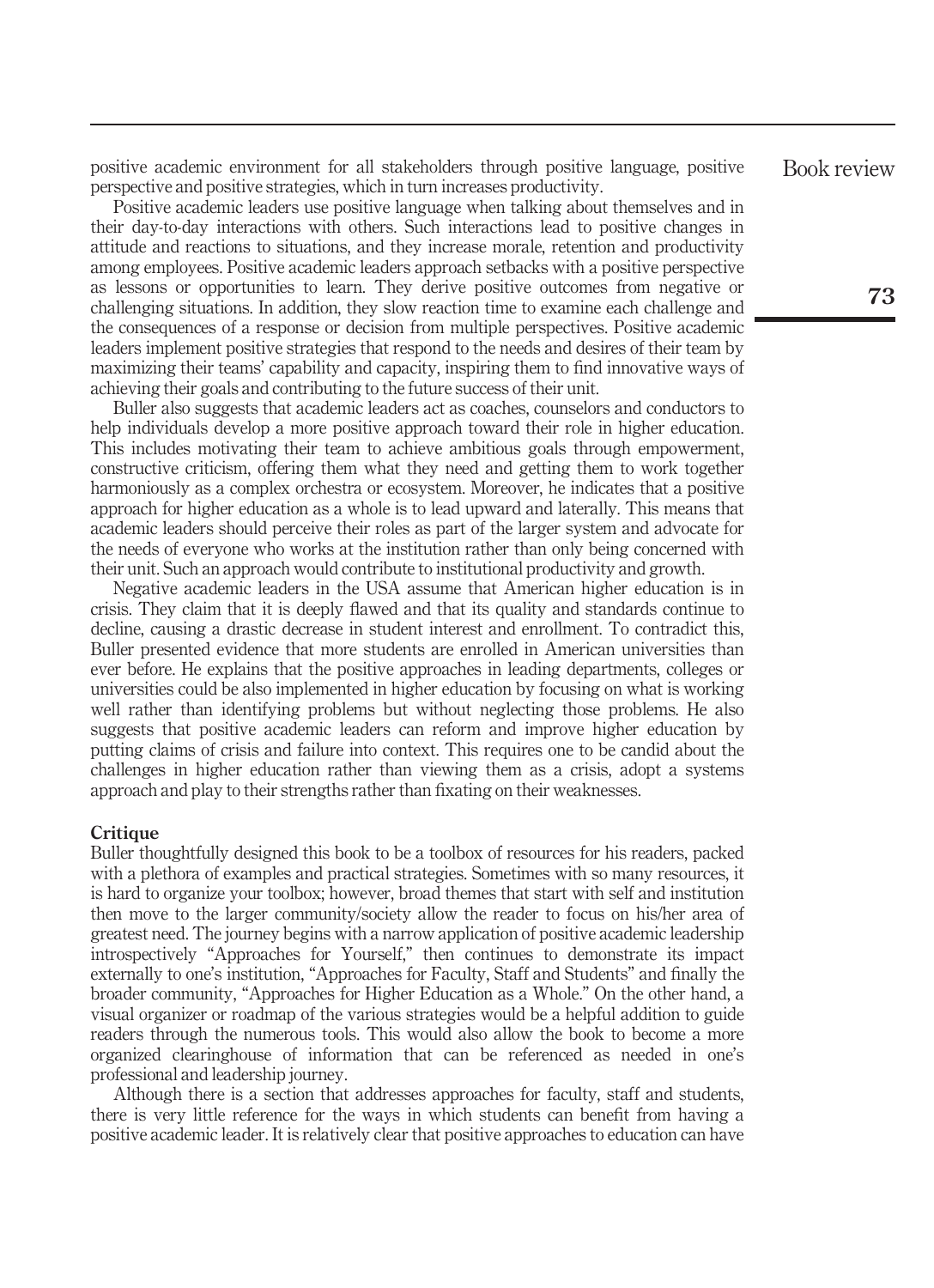positive impacts on all stakeholders. Buller alludes to research that supports the use of positive language and reinforcement to improve the likelihood of students meeting classroom expectations. Nonetheless, more emphasis on approaches for students is lacking especially when students are at the core mission of higher education.

Overall, Buller successfully makes the case for adopting more positive approaches in all areas of education. Many examples are angled from a Western perspective, but the principles transcend cultural boundaries. Buller presents practices that allow for reflection and consideration of the cultural context of an institution. In addition, it is incumbent upon readers to challenge and redefine the scope of leadership. A broader definition of leadership is helpful to demonstrate how such a salient topic could be applicable to an array of education professionals. Readers should explore how to adopt positive academic leadership approaches as contributors to the higher education experience and not limit leadership responsibilities to the role of university presidents, deans and chairs. The approaches presented by Buller on positive academic leadership are written in a brilliant way that makes them applicable and relevant to any K-12 or higher education faculty or staff member at all levels of an organization.

## Takeaways for faculty and students

Teachers are academic leaders in their classrooms, and positive academic leadership is crucial to maintain students' enthusiasm and keep them motivated. Students go through a roller coaster of emotions, frustrations, stress and anxiety throughout the semester. To optimize motivation, teachers need to create an environment that is safe, accessible, personalized and empowering [\(Palmer, 2007](#page-4-1)). Buller highlights multiple ways for academic leaders to deal with faculty that can easily be transferred to students as well.

In his book, Buller emphasizes the significant impact of positive language, perspective and strategies on creating a positive academic environment. A similar approach can be applied in the classroom as most students are more likely to work at a level that would meet their teacher's expectations. Teachers should help increase the morale and self-efficacy of students throughout the semester by praising performance and fostering abilities rather than criticizing behaviors and actions. This will help increase motivation in students to become more self-reliant and risk-takers ([Blazer and Kraft, 2017](#page-4-2)). Buller also identifies goalsetting as a crucial step in achieving success and increasing productivity, and he provides ways to achieve it. Similarly, teachers setting realistic goals with their students is imperative for students' success. The goals should focus on specific objectives that each student wants to achieve and outline what they are currently doing to align with these goals.

Positive perspectives are also important in higher education. Buller suggests, in certain situations, one should pause and think about the emotional perspective to increase solutions. He emphasizes that the purpose of college is to make people's dreams come true. Teachers constantly encounter situations with students that could make them aggravated. Perspectives need to change from disciplinary or corrective responses to looking for opportunities and fostering capabilities. Such an approach would help develop more possibilities. Teachers should be aware of their emotional experiences and optimize it to promote students' achievements ([Goetz and Hall, 2013](#page-4-3)). Teachers need to think of strategies to incorporate personal characteristics, backgrounds and goals as a way to positively deal with arising issues throughout the semester. The ultimate goal is to maintain a positive experience for students and restore energy when they feel burnt out from stressors around them.

Implementing positive strategies will help make positive leadership the default approach, which in turn will help create skillful practices. A teacher's core values define who

LTHE 17,1